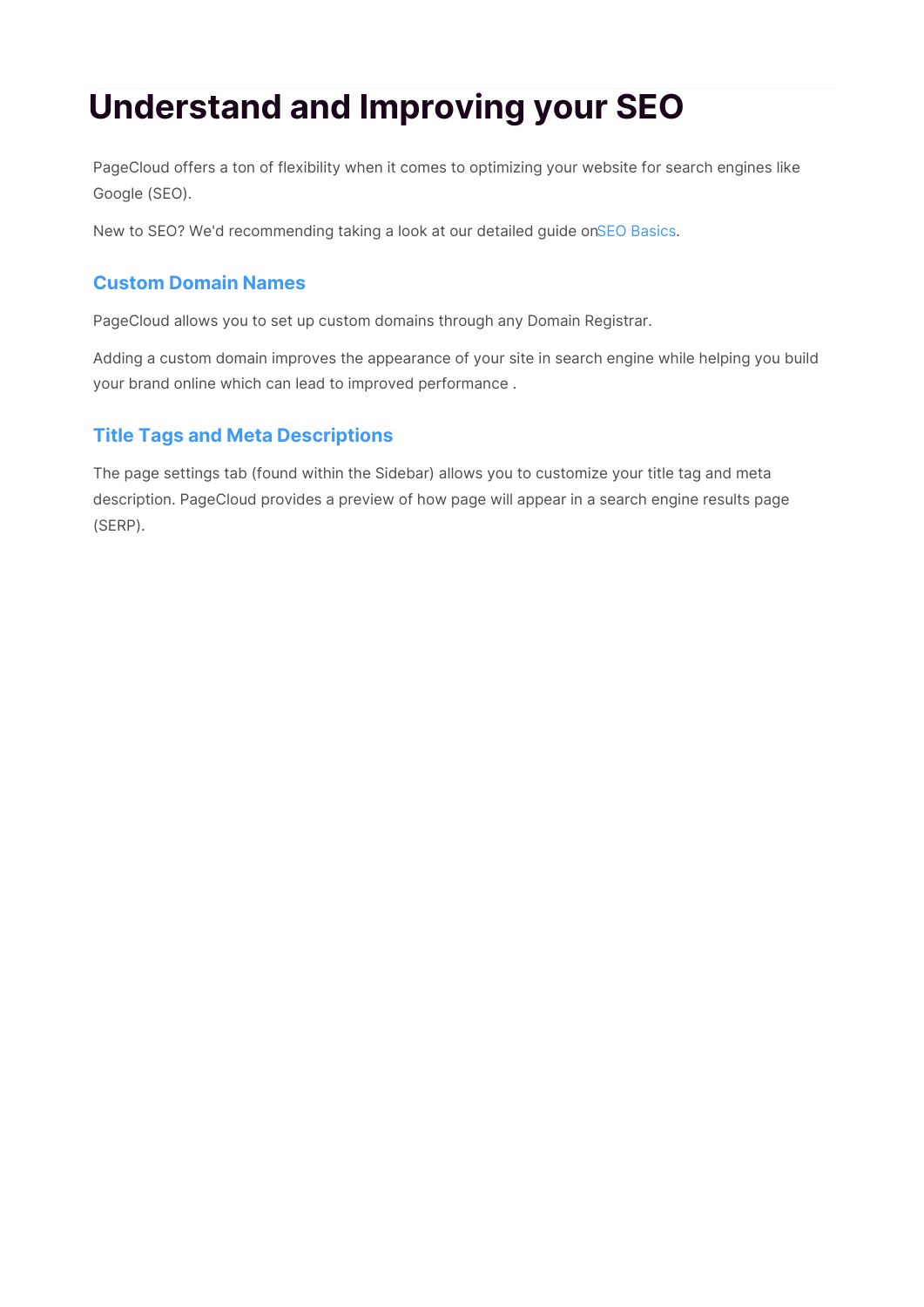

# **URL Structure**

You can name or rename\* any individual page from within the Pages Tab or your site's dashboard. Click on the dropdown icon for the page you want to rename. When you create a new page, saving will prompt you to name your page.

\*When renaming a public facing page, it's important to ensure no links are broken. You can use the redirect feature to direct site visitors to the renamed page.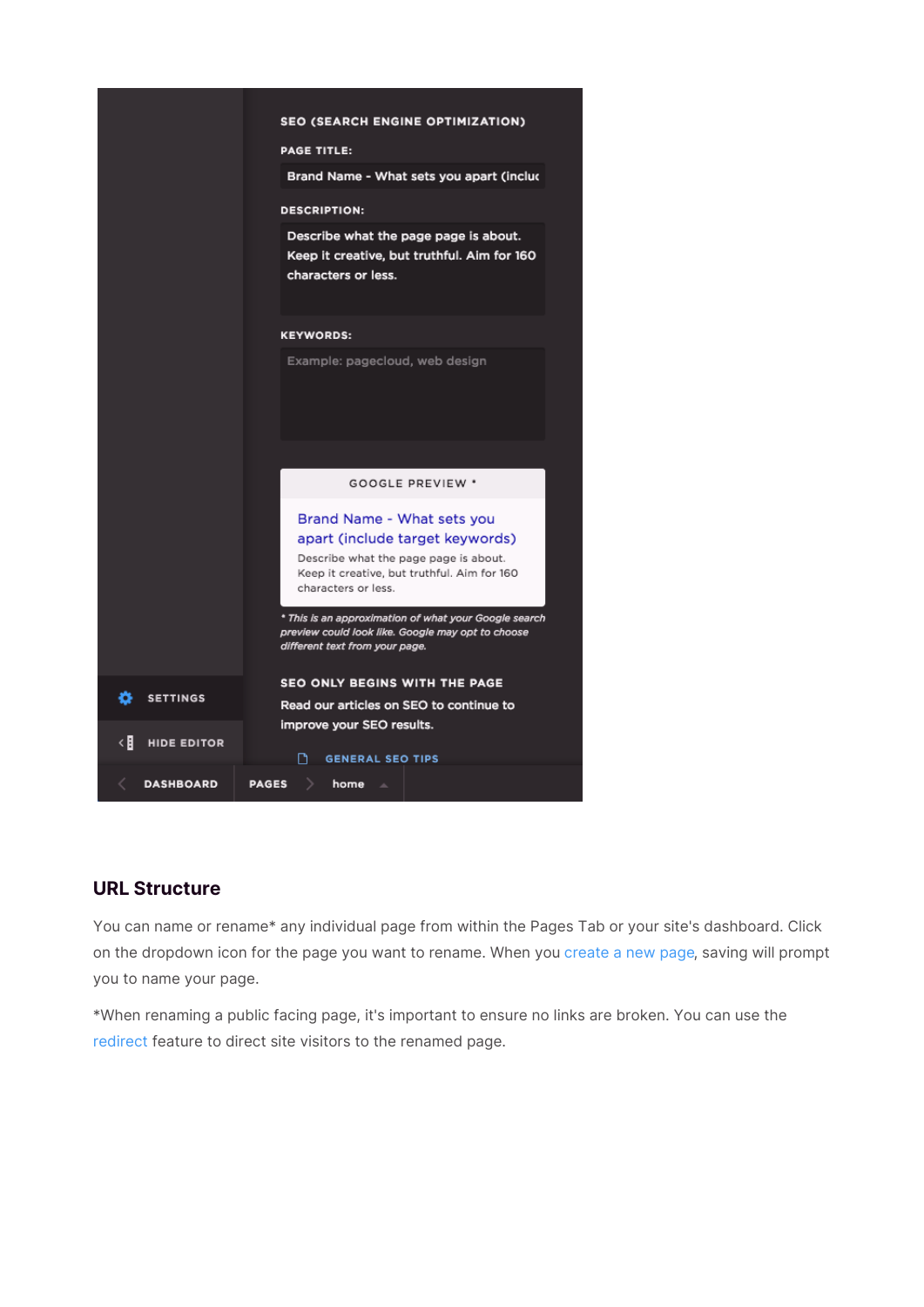

# **Heading Tags (H1 - H6)**

PageCloud's text editor allows you to add heading tags to any text box. To change the format of a text box, double click to edit text and then select "more" to reveal the format option.

Note: The most important tag is the H1 tag, and the least important is H6. There should only be one H1 tag per page.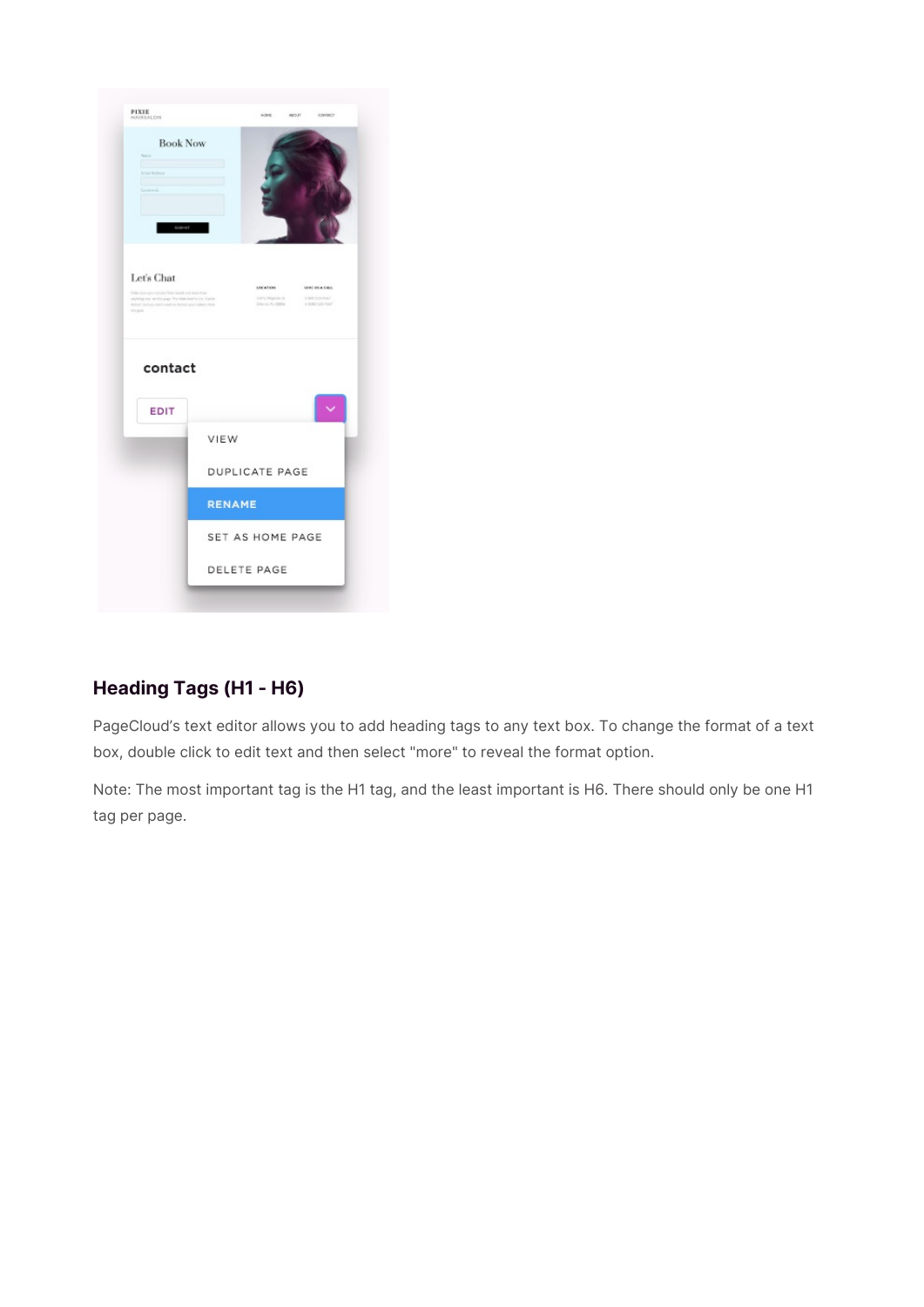

## **Image SEO: Alt tag and Title tag**

Once you've selected an image, click on the "IMAGE" tab found within the Editing Menu. Then, select "IMAGE SEO" to add image tags such as Alt and Title.

### **File Names**

Any file added to PageCloud will keep the original file name. PageCloud adds a custom ID parameter to the image. This ensures that the file can't be overwritten by a different file with the same name.

## **Keywords**

Add page keywords to any page through the settings tab located in the Sidebar. (See image used for #2 - Page Titles and Meta Descriptions)

## **Image Optimization (for Page Speed)**

As of May 2017, PageCloud optimizes images when uploaded. This reduces your site load times and data usage when viewing on mobile devices.

## **HTTPS**

PageCloud provides an SSL certificate automatically when you connect your custom domain. To find our how to connect your custom domain, visit our custom domain walkthrough guide

#### **Custom Tags (ex: Language, Canonical, etc.)**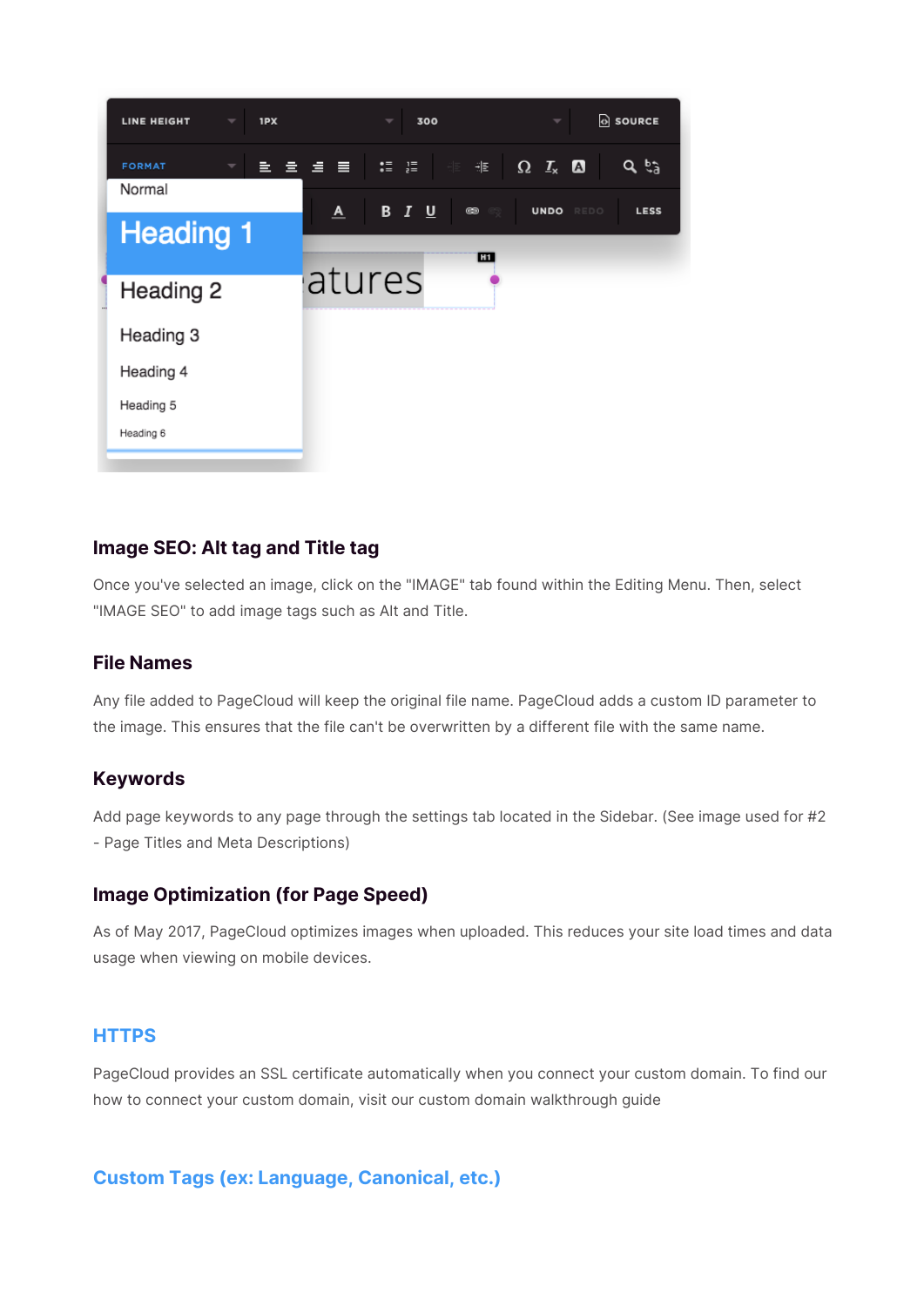PageCloud offers full access to the source code, so you can add custom tags to the head of each page. The head editor is located under the Advanced tab of your Page Settings.

| x<br><b>PAGE SETTINGS</b><br>ESC                               |                         |                           |  |  |  |  |  |
|----------------------------------------------------------------|-------------------------|---------------------------|--|--|--|--|--|
| <b>GENERAL</b>                                                 | <b>MOBILE</b>           | <b>ADVANCED</b>           |  |  |  |  |  |
|                                                                |                         |                           |  |  |  |  |  |
| <b>PAGE SIZE</b>                                               |                         |                           |  |  |  |  |  |
| LARGE<br>1366px                                                | <b>MEDIUM</b><br>1170px | <b>STANDARD</b><br>1080px |  |  |  |  |  |
| <b>ADVANCED</b>                                                |                         |                           |  |  |  |  |  |
| <b>CUSTOM WIDTH:</b><br>px                                     |                         |                           |  |  |  |  |  |
| <b>MINIMUM HEIGHT:</b><br>800 px<br>Left blank by default.     |                         |                           |  |  |  |  |  |
| <b>CODE AND SCRIPTS</b>                                        |                         |                           |  |  |  |  |  |
| <b>JAVASCRIPT EDITOR</b>                                       |                         |                           |  |  |  |  |  |
|                                                                |                         |                           |  |  |  |  |  |
| <head></head>                                                  |                         |                           |  |  |  |  |  |
| <b>ADD AND EDIT CODE IN THE</b><br><head></head>               |                         |                           |  |  |  |  |  |
|                                                                |                         |                           |  |  |  |  |  |
| <body></body>                                                  |                         |                           |  |  |  |  |  |
|                                                                |                         |                           |  |  |  |  |  |
| ADD AND EDIT CODE AT THE<br><b>BOTTOM OF THE <body></body></b> |                         |                           |  |  |  |  |  |
|                                                                |                         |                           |  |  |  |  |  |

# **Page Redirects (301)**

Once you've set up your custom domain, PageCloud gives you the ability to redirect any page on your domain. Simply specify the path for the old link and where you want it redirected. Ex: /old\_link.html redirected to /home.

Redirects can be found under the "SITE SETTINGS" tab of your site's dashboard.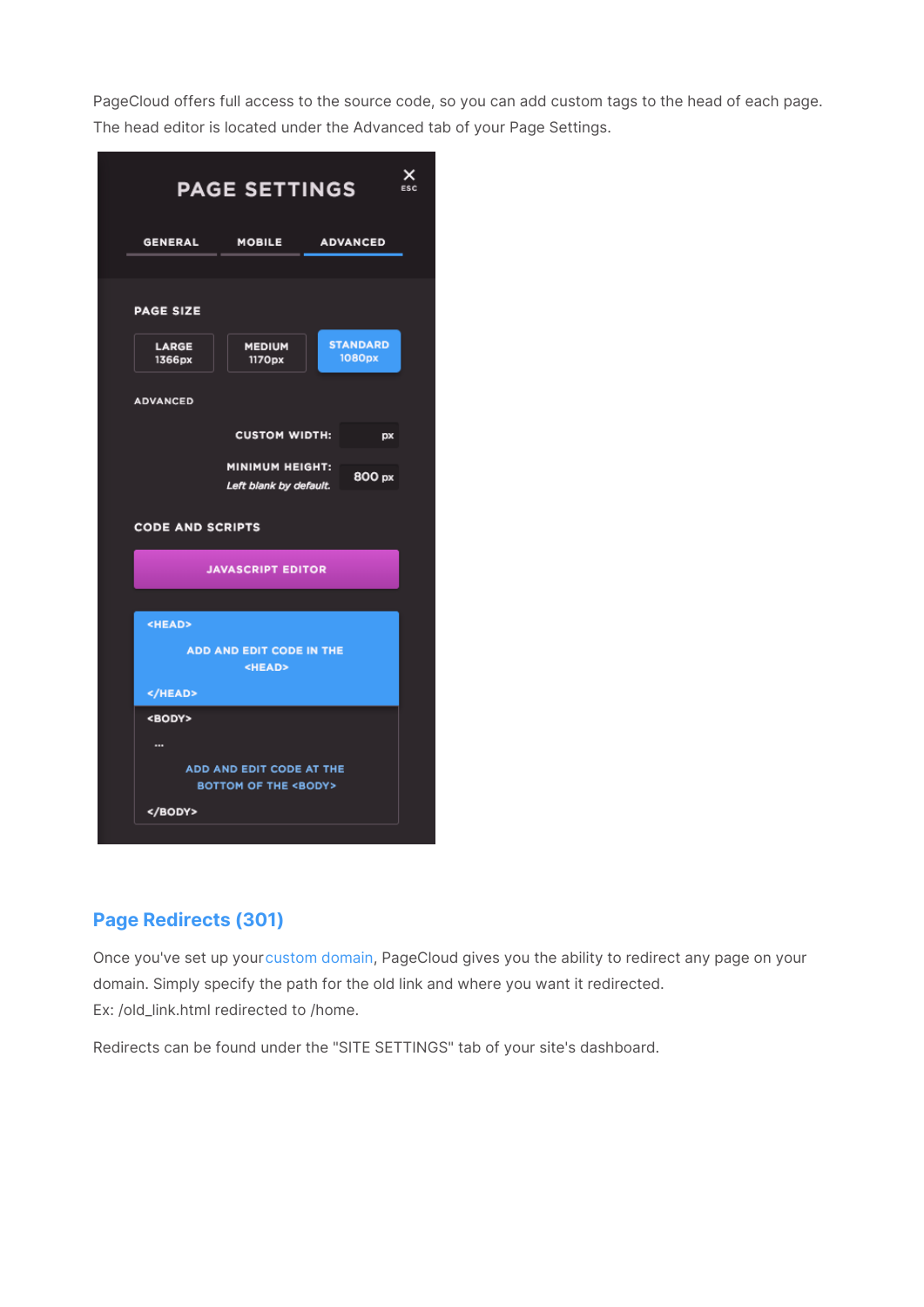# **ADD A REDIRECT**

| OLD LINK              |               |        |                     |
|-----------------------|---------------|--------|---------------------|
| http://pagecloud.com/ | old_link.html |        |                     |
| REDIRECT TO           |               |        |                     |
| /HOME                 |               |        |                     |
| REDIRECT TYPE:        |               |        |                     |
| 301 - PERMANENT       |               |        |                     |
|                       |               |        |                     |
|                       |               |        |                     |
|                       |               | CANCEL | <b>ADD REDIRECT</b> |

## **Custom 404 pages**

Each PageCloud site comes with a default 404 page. If you'd like to create a custom 404 page, simply create a page and name it "404" to override the default page. Deleting or renaming this page will return the default 404 page.

## **Mobile Optimization**

PageCloud offers two versions, mobile and desktop. The mobile version offers unlimited customizations.

## **Open Graph**

Add an Open Graph tag to the head of your page within PageCloud. The head editor is located under the Advanced tab of your Page Settings. (see image for #10 - Custom Tags)

#### **Sitemap.xml**

PageCloud creates sitemaps for each PageCloud site. Access your site's site map by adding /sitemap.xml after your ".pagecloud.com" address or add this to your custom domain if you've already set one up.

# **Robots.Txt**

Once you've added a custom domain, PageCloud automatically creates a robots.txt file to ensure your websitename.pagecloud.com doesn't get indexed by search engines.

## **AMP Project**